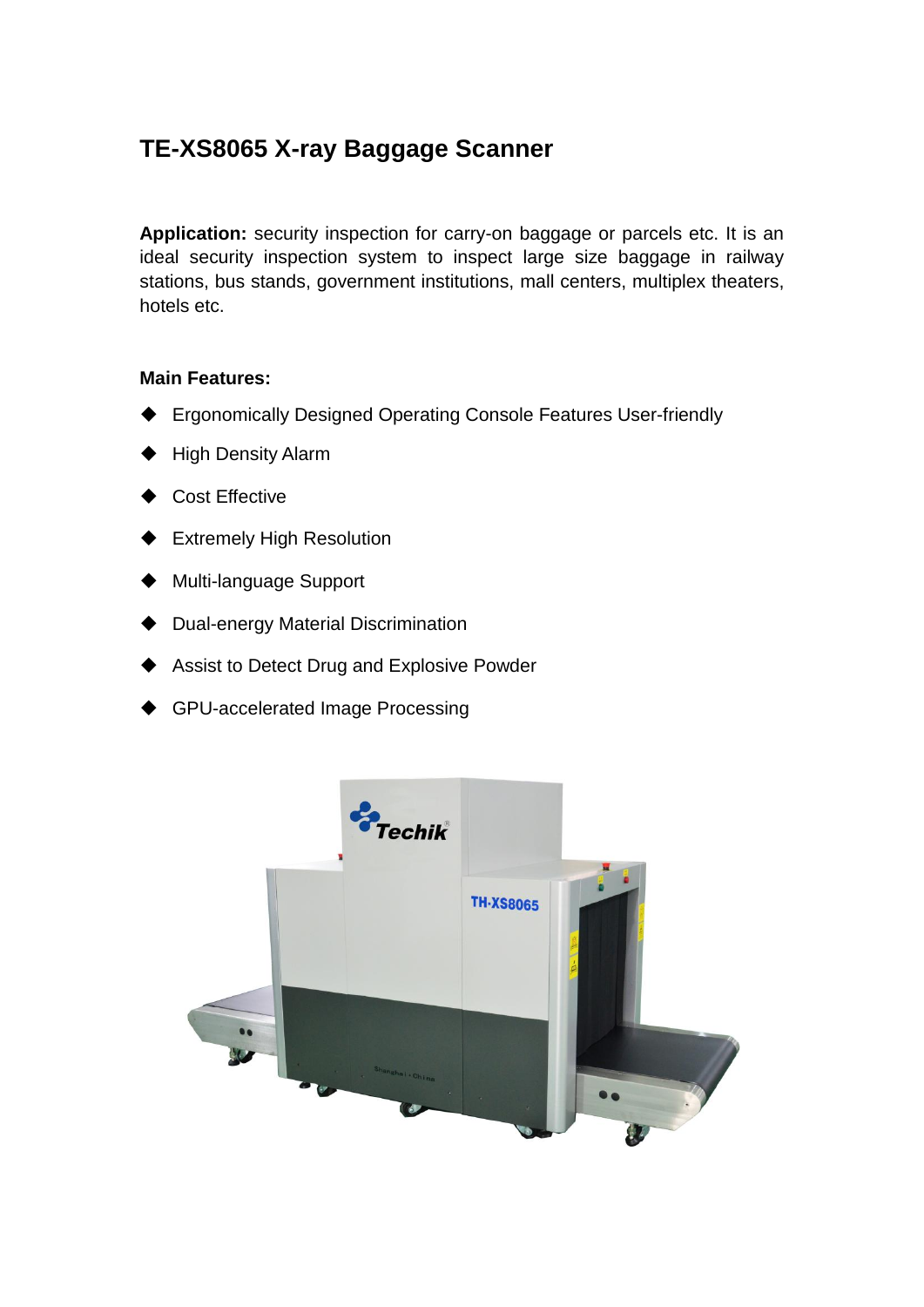## **Technical Parameters:**

| <b>General Specification</b>           |                                                  |  |
|----------------------------------------|--------------------------------------------------|--|
| <b>Tunnel Size</b>                     | 810mm(width) ×660mm(height)                      |  |
| <b>Conveyor Speed</b>                  | $0.2m$ /s                                        |  |
| <b>Conveyor Height</b>                 | 300mm                                            |  |
| Max. Load                              | 200kg(even distribution)                         |  |
| <b>Wire Resolution</b>                 | 40AWG (0.0787mm of wire) > 44 SWG                |  |
| <b>Spatial Resolution</b>              | horizontal $\Phi$ 1.0mm vertical $\Phi$ 1.0mm    |  |
| <b>Penetrable</b><br><b>Resolution</b> | 32AWG (0.202mm)                                  |  |
| <b>Steel Penetration</b>               | 40 <sub>mm</sub>                                 |  |
| <b>Monitor</b>                         | 17-inch color monitor with resolution: 1280×1024 |  |
| <b>X-ray Generator</b>                 |                                                  |  |
| <b>Anode Voltage</b>                   | 140-160Kv                                        |  |
| <b>Cooling/Run Cycle</b>               | sealed oil cooling/ 100%                         |  |
| <b>Per-inspection</b><br><b>Dose</b>   | less than 1.0µGy                                 |  |
| <b>Image Processing System</b>         |                                                  |  |
| Image                                  | color/black & white image ,organic and inorganic |  |

|                    |  | . |                                                                 |  |
|--------------------|--|---|-----------------------------------------------------------------|--|
| <b>Enhancement</b> |  |   | elimination , alterable absorption, super-enhancement, negative |  |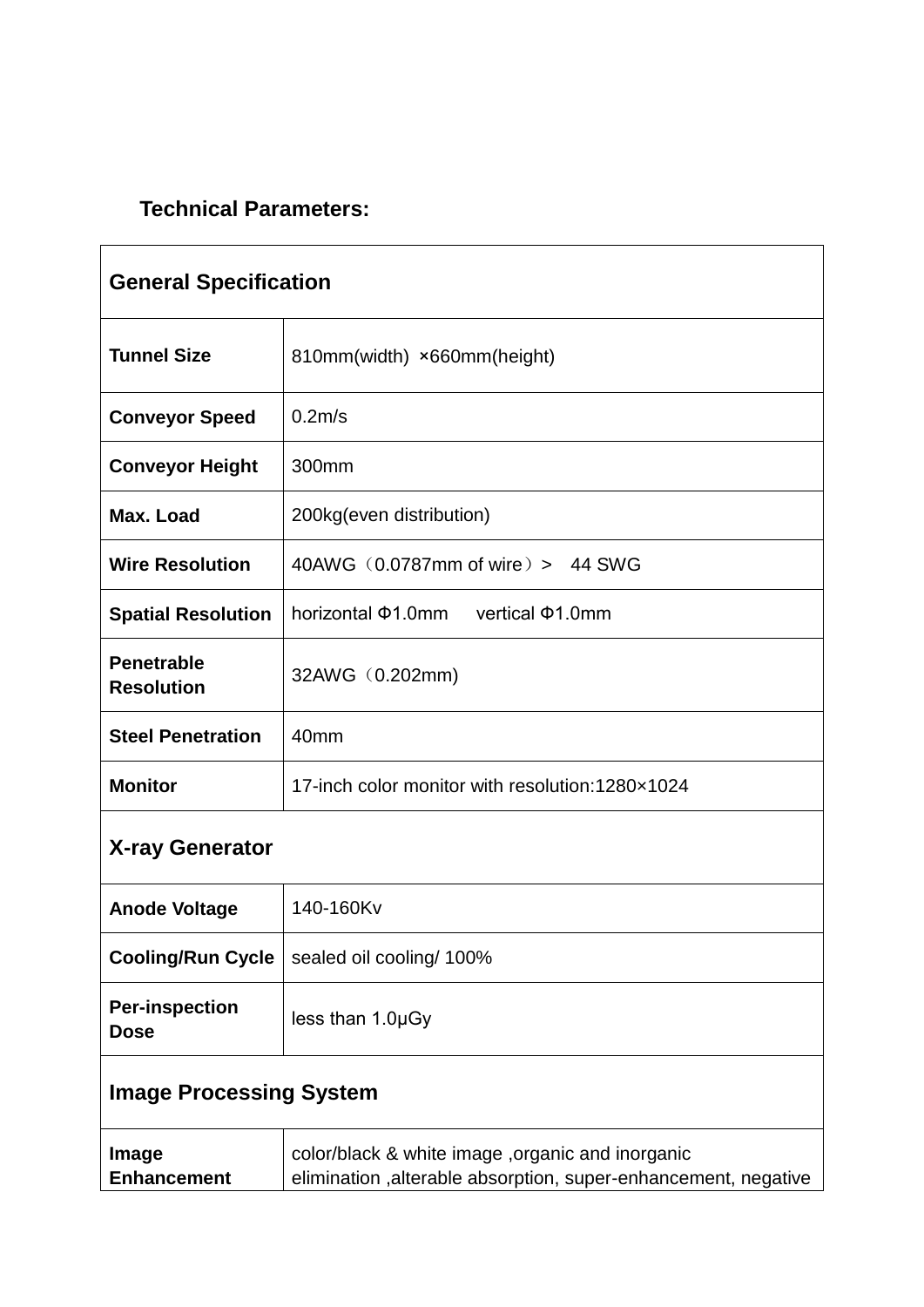| <b>Features</b>                            | mode, high/low energy penetrability, pseudo color etc                    |
|--------------------------------------------|--------------------------------------------------------------------------|
| <b>Image Resolution</b>                    | organics: orange<br>inorganic: blue<br>mixture and light metal: green    |
| <b>Selection and</b><br><b>Enlargement</b> | variable zoom, 1-32 times enlargement, support continuous<br>enlargement |
| <b>Image Playback</b>                      | 50 checked images playback                                               |
| <b>Storage Capacity</b>                    | at least 100,000 images                                                  |

#### **Radiation Safety**

| <b>Radiation Leakage</b> | less than 1.0µGy /h (5cm away from shell)<br>comply with all domestic and international health and radiation<br>safety standards |
|--------------------------|----------------------------------------------------------------------------------------------------------------------------------|
| <b>Film Safety</b>       | in accordance with ASA/ISO1600 film safe standard                                                                                |

#### **System Functions**

TIP(Threat Image Projection), hazardous area alarm,high density alarm, date / time display, baggage counter, user management, system timing, ray beam timing, power on self test, image back-up and search, maintenance and diagnosis, bi-directional scanning

### **Optional Functions**

video monitor system/LED(liquid crystal display)/energy-conservation and environmental-protection equipment/electronic weighing system/speaker etc

| <b>Installation Data</b> |  |
|--------------------------|--|
|--------------------------|--|

**External Dimension** 2660mm(length) ×1070mm(width) ×1460mm(height)